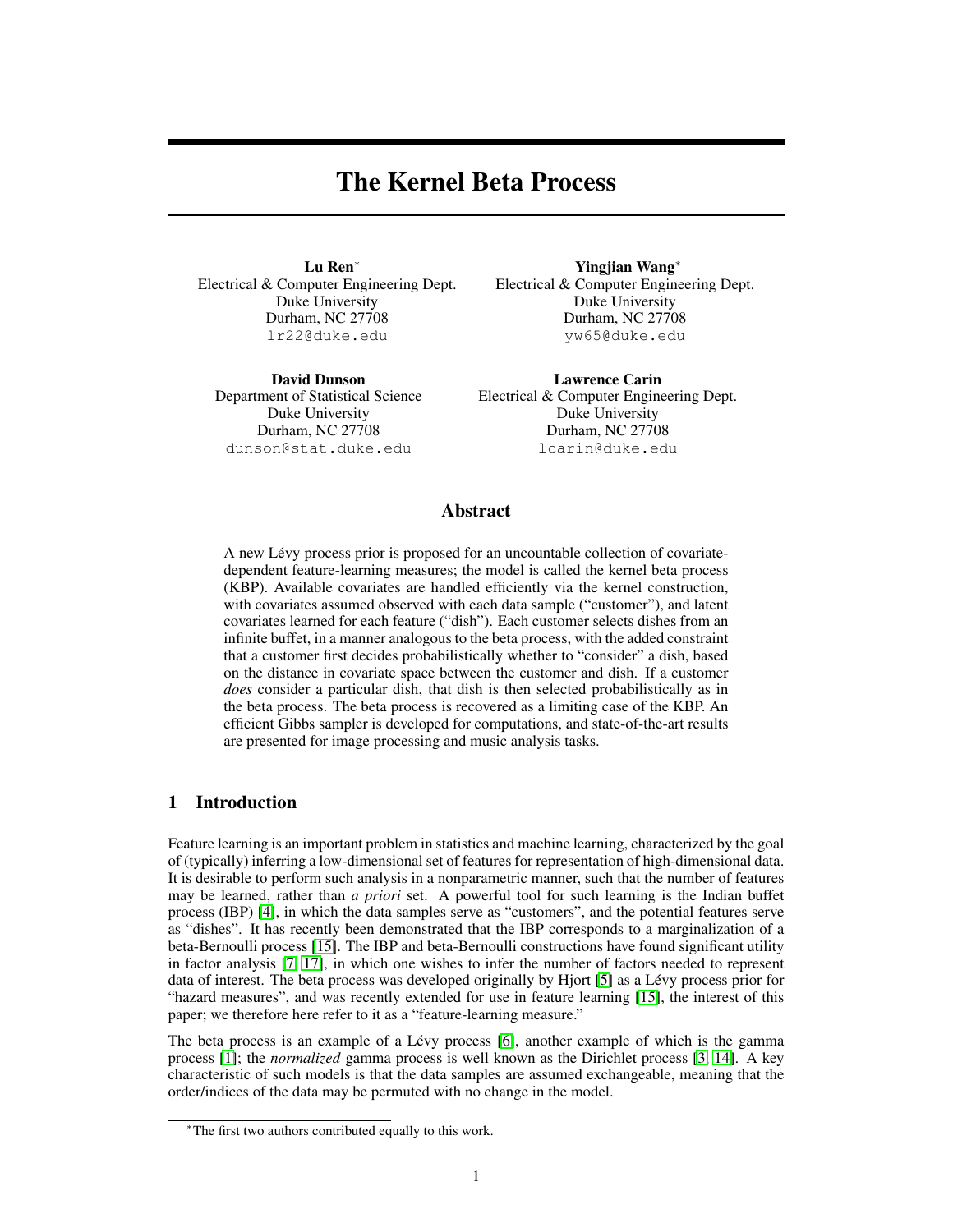An important line of research concerns removal of the assumption of exchangeability, allowing incorporation of covariates (e.g., spatial/temporal coordinates that may be available with the data). As an example, MacEachern introduced the *dependent* Dirichlet process [\[8\]](#page-8-9). In the context of feature learning, the phylogenetic IBP removes the assumption of sample exchangeability by imposing prior knowledge on inter-sample relationships via a tree structure [\[9\]](#page-8-10). The form of the tree may be constituted as a result of covariates that are available with the samples, but the tree is not necessarily unique. A dependent IBP (dIBP) model has been introduced recently, with a hierarchical Gaussian process (GP) used to account for covariate dependence [\[16\]](#page-8-11); however, the use of a GP may constitute challenges for large-scale problems. Recently a dependent hierarchical beta process (dHBP) has been developed, yielding encouraging results [\[18\]](#page-8-12). However, the dHBP has the disadvantage of assigning a kernel to each data sample, and therefore it scales unfavorably as the number of samples increases.

In this paper we develop a new Lévy process prior, termed the kernel beta process (KBP), which yields an uncountable number of *covariate-dependent* feature-learning measures, with the beta process a special case. This model may be interpreted as inferring covariates  $x_i^*$  for each feature (dish), indexed by i. The generative process by which the nth data sample, with covariates  $x_n$ , selects features may be viewed as a two-step process. First the  $n$ th customer (data sample) decides whether to "examine" dish *i* by drawing  $z_{ni}^{(1)} \sim \text{Bernoulli}(K(\mathbf{x}_n, \mathbf{x}_i^*, \psi_i^*))$ , where  $\psi_i^*$  are dish-dependent kernel parameters that are also inferred (the  $\{\psi_i^*\}$  defining the meaning of proximity/locality in covariate space). The kernels are designed to satisfy  $K(\mathbf{x}_n, \mathbf{x}_i^*; \psi_i^*) \in (0, 1], K(\mathbf{x}_i^*, \mathbf{x}_i^*; \psi_i^*) = 1$ , and  $K(\boldsymbol{x}_n, \boldsymbol{x}_i^*, \psi_i^*) \to 0$  as  $\|\boldsymbol{x}_n - \boldsymbol{x}_i^*\|_2 \to \infty$ . In the second step, if  $z_{ni}^{(1)} = 1$ , customer n draws  $z_{ni}^{(2)} \sim$  Bernoulli $(\pi_i)$ , and if  $z_{ni}^{(2)} = 1$ , the feature associated with dish i is employed by data sample n. The parameters  $\{\mathbf x_i^*, \psi_i^*, \pi_i^*\}$  are inferred by the model. After computing the posterior distribution on model parameters, the number of kernels required to represent the measures is defined by the number of features employed from the buffet (typically small relative to the data size); this is a significant computational savings relative to [\[18,](#page-8-12) [16\]](#page-8-11), for which the complexity of the model is tied to the number of data samples, even if a small number of features are ultimately employed.

In addition to introducing this new Lévy process, we examine its properties, and demonstrate how it may be efficiently applied in important data analysis problems. The hierarchical construction of the KBP is fully conjugate, admitting convenient Gibbs-sampling (complicated sampling methods were required for the method in [\[18\]](#page-8-12)). To demonstrate the utility of the model we consider imageprocessing and music-analysis applications, for which state-of-the-art performance is demonstrated compared to other relevant methods.

# 2 Kernel Beta Process

# 2.1 Review of beta and Bernoulli processes

A beta process  $B \sim BP(c, B_0)$  is a distribution on positive random measures over the space  $(\Omega, \mathcal{F})$ . Parameter  $c(\omega)$  is a positive function over  $\omega \in \Omega$ , and  $B_0$  is the *base measure* defined over  $\Omega$ . The beta process is an example of a Lévy process, and the Lévy measure of  $BP (c, B_0)$  is

$$
\nu(d\pi, d\omega) = c(\omega)\pi^{-1}(1-\pi)^{c(\omega)-1}d\pi B_0(d\omega)
$$
\n(1)

To draw B, one draws a set of points  $(\omega_i, \pi_i) \in \Omega \times [0, 1]$  from a Poisson process with measure  $\nu$ , yielding

$$
B = \sum_{i=1}^{\infty} \pi_i \delta_{\omega_i}
$$
 (2)

where  $\delta_{\omega_i}$  is a unit point measure at  $\omega_i$ ; B is therefore a discrete measure, with probabil-ity one. The infinite sum in [\(2\)](#page-0-0) is a consequence of drawing Poisson( $\lambda$ ) atoms  $\{\omega_i, \pi_i\}$ , with  $\lambda = \int_{\Omega} \int_{[0,1]} \nu(d\omega, d\pi) = \infty$ . Additionally, for any set  $\mathcal{A} \subset \mathcal{F}$ ,  $B(\mathcal{A}) = \sum_{i: \omega_i \in \mathcal{A}} \pi_i$ .

If  $Z_n \sim \text{BeP}(B)$  is the *n*th draw from a Bernoulli process, with B defined as in [\(2\)](#page-0-0), then

$$
Z_n = \sum_{i=1}^{\infty} b_{ni} \delta_{\omega_i} , \quad b_{ni} \sim \text{Bernoulli}(\pi_i)
$$
 (3)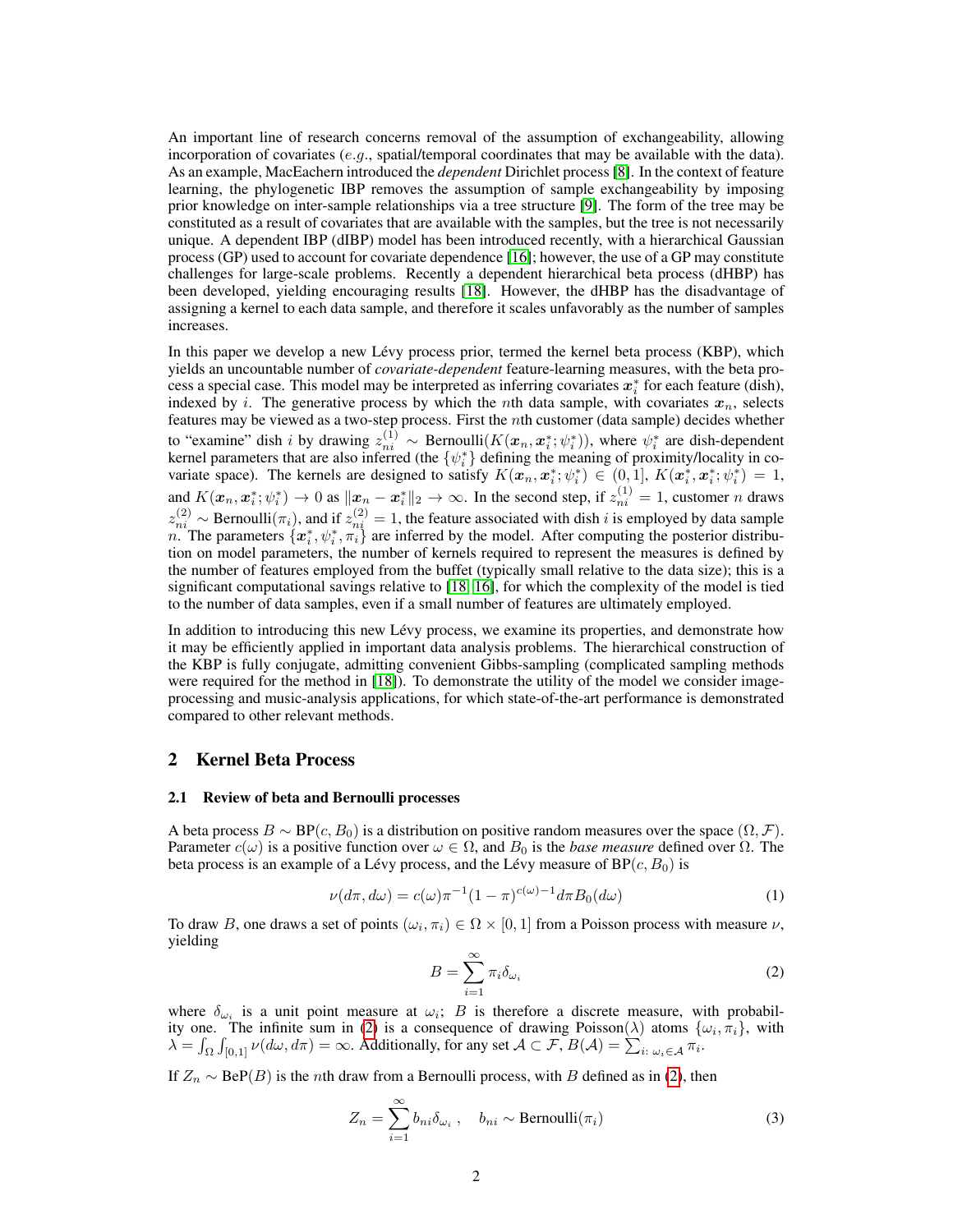A set of N such draws,  $\{Z_n\}_{n=1,N}$ , may be used to define whether feature  $\omega_i \in \Omega$  is utilized to represent the *n*th data sample, where  $b_{ni} = 1$  if feature  $\omega_i$  is employed, and  $b_{ni} = 0$  otherwise. One may marginalize out the measure B analytically, yielding conditional probabilities for the  $\{Z_n\}$  that correspond to the Indian buffet process [\[15,](#page-8-1) [4\]](#page-8-0).

## 2.2 Covariate-dependent Lévy process

In the above beta-Bernoulli construction, the same measure  $B \sim BP(c, B_0)$  is employed for generation of all  $\{Z_n\}$ , implying that each of the N samples have the same probabilities  $\{\pi_i\}$  for use of the respective features  $\{\omega_i\}$ . We now assume that with each of the N samples of interest there are an associated set of covariates, denoted respectively as  $\{x_n\}$ , with each  $x_n \in \mathcal{X}$ . We wish to impose that if samples n and n' have similar covariates  $x_n$  and  $x_{n'}$ , that it is probable that they will employ a similar subset of the features  $\{\omega_i\}$ ; if the covariates are distinct it is less probable that feature sharing will be manifested.

Generalizing [\(2\)](#page-0-0), consider

$$
\mathcal{B} = \sum_{i=1}^{\infty} \gamma_i \delta_{\omega_i} , \quad \omega_i \sim B_0 \tag{4}
$$

where  $\gamma_i = \{\gamma_i(\bm{x}) : \bm{x} \in \mathcal{X}\}\$ is a stochastic process (random function) from  $\mathcal{X} \to [0, 1]$  (drawn independently from the  $\{\omega_i\}$ ). Hence,  $\beta$  is a dependent *collection* of Lévy processes with the measure specific to covariate  $x \in \mathcal{X}$  being  $\mathcal{B}_x = \sum_{i=1}^{\infty} \gamma_i(x) \delta_{\omega_i}$ . This constitutes a general specification, with several interesting special cases. For example, one might consider  $\gamma_i(\bm{x}) = g\{\mu_i(\bm{x})\}$ , where  $g : \mathbb{R} \to [0,1]$  is any monotone differentiable link function and  $\mu_i(\bm{x}) : \mathcal{X} \to \mathbb{R}$  may be modeled as a Gaussian process [\[10\]](#page-8-13), or related kernel-based construction. To choose  $g\{\mu_i(x)\}\$  one can potentially use models for the predictor-dependent breaks in probit, logistic or kernel stick-breaking processes [\[13,](#page-8-14) [11,](#page-8-15) [2\]](#page-8-16). In the remainder of this paper we propose a special case for design of  $\gamma_i(x)$ , termed the *kernel* beta process (KBP).

#### 2.3 Characteristic function of the kernel beta process

Recall from Hjort [\[5\]](#page-8-4) that  $B \sim BP(c(\omega), B_0)$  is a beta process on measure space  $(\Omega, \mathcal{F})$  if its characteristic function satisfies

$$
\mathbb{E}[e^{juB(\mathcal{A})}] = \exp\{\int_{[0,1]\times\mathcal{A}} (e^{ju\pi} - 1)\nu(d\pi, d\omega)\}\
$$
 (5)

where here  $j = \sqrt{-1}$ , and A is any subset in F. The beta process is a particular class of the Lévy process, with  $\nu(d\pi, d\omega)$  defined as in [\(1\)](#page-0-0).

For kernel  $K(\mathbf{x}, \mathbf{x}^*; \psi^*)$ , let  $\mathbf{x} \in \mathcal{X}$ ,  $\mathbf{x}^* \in \mathcal{X}$ , and  $\psi^* \in \Psi$ ; it is assumed that  $K(\mathbf{x}, \mathbf{x}^*; \psi^*) \in [0, 1]$ for all x,  $x^*$  and  $\psi^*$ . As a specific example, for the radial basis function  $K(x, x^*; \psi^*)$  =  $\exp[-\psi^* \|x - x^*\|_2]$ , where  $\psi^* \in \mathbb{R}^+$ . Let  $x^*$  represent random variables drawn from probability measure H, with support on X, and  $\psi^*$  is also a random variable drawn from an appropriate probability measure Q with support over  $\Psi$  (e.g., in the context of the radial basis function,  $\psi^*$  are drawn from a probability measure with support over  $\mathbb{R}^+$ ). We now define a new Lévy measure

$$
\nu_{\mathcal{X}} = H(d\boldsymbol{x}^*) Q(d\psi^*) \nu(d\pi, d\omega) \tag{6}
$$

where  $\nu(d\pi, d\omega)$  is the Lévy measure associated with the beta process, defined in [\(1\)](#page-0-0).

**Theorem 1** Assume parameters  $\{x_i^*, \psi_i^*, \pi_i, \omega_i\}$  are drawn from measure  $\nu_X$  in [\(6\)](#page-0-0), and that the following measure is constituted

$$
\mathcal{B}_{\boldsymbol{x}} = \sum_{i=1}^{\infty} \pi_i K(\boldsymbol{x}, \boldsymbol{x}_i^*; \psi_i^*) \delta_{\omega_i}
$$
(7)

which may be evaluated for *any* covariate  $x \in \mathcal{X}$ . For any finite set of covariates  $S = \{x_1, \ldots, x_{|S|}\}\$ , we define the  $|S|$ -dimensional random vector  $K =$  $(K(x_1, x^*; \psi^*), \ldots, K(x_{|\mathcal{S}|}, x^*; \psi^*))^T$ , with random variables  $x^*$  and  $\psi^*$  drawn from H and Q, respectively. For any set  $A \subset F$ , the B evaluated at covariates S, on the set A,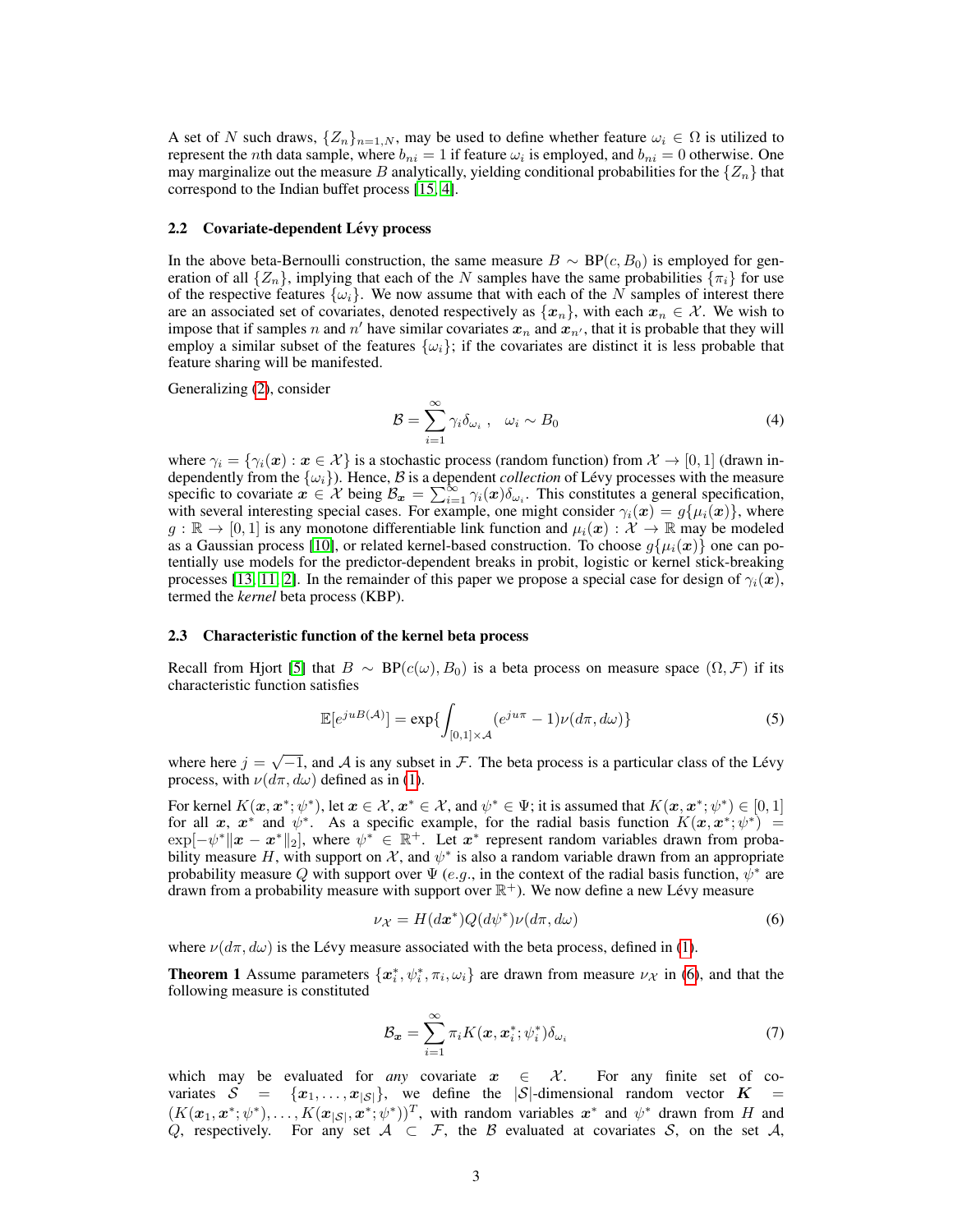yields an |S|-dimensional random vector  $\mathcal{B}(\mathcal{A}) = (\mathcal{B}_{x_1}(\mathcal{A}), \ldots, \mathcal{B}_{x_{|\mathcal{S}|}}(\mathcal{A}))^T$ , where  $\mathcal{B}_x(\mathcal{A}) =$  $\sum_{i: \omega_i \in A} \pi_i K(\mathbf{x}, \mathbf{x}_i^*; \psi_i^*)$ . Expression [\(7\)](#page-0-0) is a covariate-dependent Lévy process with Lévy mea-sure [\(6\)](#page-0-0), and characteristic function for an arbitrary set of covariates  $S$  satisfying

$$
\mathbb{E}[e^{j<\mathbf{u},\mathcal{B}(\mathcal{A})>}] = \exp\{\int_{\mathcal{X}\times\Psi\times[0,1]\times\mathcal{A}} (e^{j<\mathbf{u},\mathcal{K}\pi>}-1)\nu_{\mathcal{X}}(d\mathbf{x}^*,d\psi^*,d\pi,d\omega)\}\
$$
(8)

 $\Box$ 

A proof is provided in the Supplemental Material. Additionally, for notational convenience, below a draw of [\(7\)](#page-0-0), valid for all covariates in X, is denoted  $\mathcal{B} \sim \text{KBP}(c, B_0, H, Q)$ , with c and  $B_0$  defining  $\nu(d\pi, d\omega)$  in [\(1\)](#page-0-0).

## 2.4 Relationship to the beta-Bernoulli process

If the covariate-dependent measure  $B_x$  in [\(7\)](#page-0-0) is employed to define covariate-dependent feature usage, then  $Z_x \sim \text{BeP}(\mathcal{B}_x)$ , generalizing [\(3\)](#page-0-0). Hence, given  $\{x_i^*, \psi_i^*, \pi_i\}$ , the feature-usage measure is  $Z_{\bm{x}} = \sum_{i=1}^{\infty} b_{\bm{x}i} \delta_{\omega_i}$ , with  $b_{\bm{x}i} \sim \text{Bernoulli}(\pi_i K(\bm{x}, \bm{x}_i^*, \psi_i^*))$ . Note that it is equivalent in distribution to express  $b_{x_i} = z_{x_i}^{(1)} z_{x_i}^{(2)}$ , with  $z_{x_i}^{(1)} \sim \text{Bernoulli}(K(x, x_i^*; \psi_i^*))$  and  $z_{x_i}^{(2)} \sim \text{Bernoulli}(\pi_i)$ . This model therefore yields the two-step generalization of the generative process of the beta-Bernoulli process discussed in the Introduction. The condition  $z_{x_i}^{(1)} = 1$  only has a high probability when observed covariates x are near the (latent/inferred) covariates  $x_i^*$ . It is deemed attractive that this intuitive generative process comes as a result of a rigorous Lévy process construction, the properties of which are summarized next.

### 2.5 Properties of  $\beta$

For all Borel subsets  $A \in \mathcal{F}$ , if  $\mathcal{B}$  is drawn from the KBP and for covariates  $x, x' \in \mathcal{X}$ , we have

$$
\mathbb{E}[\mathcal{B}_{\mathbf{x}}(\mathcal{A})] = B_0(\mathcal{A})\mathbb{E}(K_{\mathbf{x}})
$$
  
\n
$$
Cov(\mathcal{B}_{\mathbf{x}}(\mathcal{A}), \mathcal{B}_{\mathbf{x}'}(\mathcal{A})) = \mathbb{E}(K_{\mathbf{x}}K_{\mathbf{x}'}) \int_{\mathcal{A}} \frac{B_0(d\omega)(1 - B_0(d\omega))}{c(\omega) + 1} - Cov(K_{\mathbf{x}}, K_{\mathbf{x}'}) \int_{\mathcal{A}} B_0^2(d\omega)
$$

where,  $\mathbb{E}(K_{\bm{x}}) = \int_{\mathcal{X}\times\Psi} K(\bm{x}, \bm{x}^*; \psi^*) H(dx^*) Q(d\psi^*)$ . If  $K(\bm{x}, \bm{x}^*; \psi^*) = 1$  for all  $\bm{x} \in \mathcal{X}$ ,  $\mathbb{E}(K_x) = \mathbb{E}(K_x K_{x\prime}) = 1$ , and  $Cov(K_x, K_{x\prime}) = 0$ , and the above results reduce to the those for the original BP [\[15\]](#page-8-1).

Assume  $c(\omega) = c$ , where  $c \in \mathbb{R}^+$  is a constant, and let  $\mathbf{K}_{\bm{x}} = (K(\bm{x}, \bm{x}_1^*, \psi_1^*), K(\bm{x}, \bm{x}_2^*, \psi_2^*), \dots)^T$ represent an infinite-dimensional vector, then for fixed kernel parameters  $\{\hat{\bm{x}_i}^*, \psi_i^*\}$ ,

$$
Corr(\mathcal{B}_{\boldsymbol{x}}(\mathcal{A}), \mathcal{B}_{\boldsymbol{x}'}(\mathcal{A})) = \frac{\langle \boldsymbol{K}_{\boldsymbol{x}}, \boldsymbol{K}_{\boldsymbol{x}'} \rangle}{\|\boldsymbol{K}_{\boldsymbol{x}}\|_2 \cdot \|\boldsymbol{K}_{\boldsymbol{x}'}\|_2}
$$
(9)

where it is assumed  $\langle K_x, K_{x'} \rangle$ ,  $\|K_x\|_2$ ,  $\|K_{x'}\|_2$  are finite; the latter condition is always met when we (in practice) truncate the number of terms used in [\(7\)](#page-0-0). The expression in [\(9\)](#page-0-0) clearly imposes the desired property of high correlation in  $\mathcal{B}_x$  and  $\mathcal{B}_{x'}$  when x and  $x'$  are proximate.

Proofs of the above properties are provided in the Supplemental Material.

# 3 Applications

#### 3.1 Model construction

We develop a covariate-dependent factor model, generalizing [\[7,](#page-8-2) [17\]](#page-8-3), which did not consider covariates. Consider data  $y_n \in \mathbb{R}^M$  with associated covariates  $x_n \in \mathbb{R}^L$ , with  $n = 1, \ldots, N$ . The factor loadings in the factor model here play the role of "dishes" in the buffet analogy, and we model the data as

$$
\mathbf{y}_n = \mathbf{D}(\mathbf{w}_n \circ \mathbf{b}_n) + \boldsymbol{\epsilon}_n
$$
  

$$
Z_{\mathbf{x}_n} \sim \text{BeP}(\mathcal{B}_{\mathbf{x}_n}), \quad \mathcal{B} \sim \text{KBP}(c, B_0, H, Q), \quad B_0 \sim \text{DP}(\alpha_0 G_0)
$$
  

$$
\mathbf{w}_n \sim \mathcal{N}(\mathbf{0}, \alpha_1^{-1} \mathbf{I}_T), \quad \boldsymbol{\epsilon}_n \sim \mathcal{N}(\mathbf{0}, \alpha_2^{-1} \mathbf{I}_M)
$$
 (10)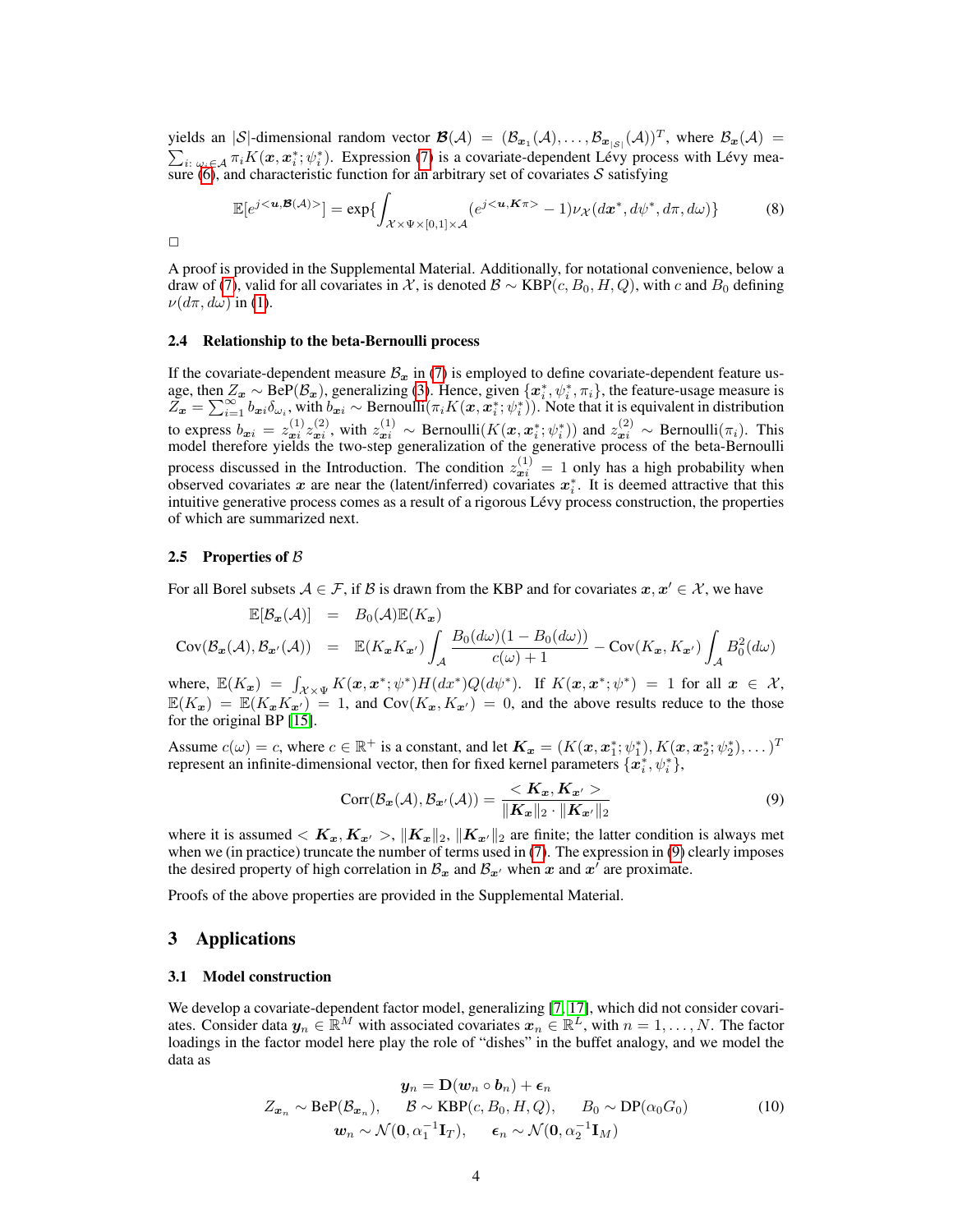with gamma priors placed on  $\alpha_0$ ,  $\alpha_1$  and  $\alpha_2$ , with  $\circ$  representing the pointwise (Hadamard) vector product, and with  $I_M$  representing the  $M \times M$  identity matrix. The Dirichlet process [\[3\]](#page-8-7) base measure  $G_0 = \mathcal{N}(0, \frac{1}{M} \mathbf{I}_M)$ , and the KBP base measure  $B_0$  is a *mixture* of atoms (factor loadings). For the applications considered it is important that the same atoms be reused at different points  $\{\boldsymbol{x}_i^*\}$ in covariate space, to allow for repeated structure to be manifested as a function of space or time, within the image and music applications, respectively. The columns of D are defined respectively by  $(\omega_1, \omega_2, ...)$  in B, and the vector  $\mathbf{b}_n = (b_{n1}, b_{n2}, ...)$  with  $b_{nk} = Z_{\mathbf{x}_n}(\omega_k)$ . Note that B is drawn *once* from the KBP, and when drawing the  $Z_{x_n}$  we evaluate B as defined by the respective covariate  $x_n$ .

When implementing the KBP, we truncate the sum in [\(7\)](#page-0-0) to T terms, and draw the  $\pi_i \sim$ Beta( $1/T$ , 1), which corresponds to setting  $c = 1$ . We set T large, and the model infers the subset of  $\{\pi_i\}_{i=1,T}$  that have significant amplitude, thereby estimating the number of factors needed for representation of the data. In practice we let  $H$  and  $Q$  be multinomial distributions over a discrete and finite set of, respectively, locations for  $\{x_i^*\}$  and kernel parameters for  $\{\psi_i^*\}$ , details of which are discussed in the specific examples.

In [\(10\)](#page-0-0), the *i*th column of D, denoted  $D_i$ , is drawn from  $B_0$ , with  $B_0$  drawn from a Dirichlet process (DP). There are multiple ways to perform such DP clustering, and here we apply the *Polya ´ urn scheme* [\[3\]](#page-8-7). Assume  $D_1, D_2, \ldots, D_{i-1}$  are a series of i.i.d. random draws from  $B_0$ , then the successive conditional distribution of  $D_i$  is of the following form:

$$
\mathbf{D}_{i}|\mathbf{D}_{1},\ldots,\mathbf{D}_{i-1},\alpha_{0},G_{0}\sim\sum_{l=1}^{N_{u}}\frac{n_{l}^{*}}{i-1+\alpha_{0}}\delta_{\mathbf{D}_{l}^{*}}+\frac{\alpha_{0}}{i-1+\alpha_{0}}G_{0},\tag{11}
$$

where  $\{D_l^*\}_{l=1,N_u}$  are the unique dictionary elements shared by the first  $i-1$  columns of D, and  $n_l^* = \sum_{j=1}^{i-1} \delta(\mathbf{D}_j = \mathbf{D}_l^*)$ . For model inference, an indicator variable  $c_i$  is introduced for each  $\mathbf{D}_i$ , and  $c_i = l$  with a probability proportional to  $n_l^*$ , with  $l = 1, ..., N_u$ , with  $c_i$  equal to  $N_u + 1$  with a probability controlled by  $\alpha_0$ . If  $c_i = l$  for  $l = 1, ..., N_u$ ,  $\mathbf{D}_i$  takes the value  $\mathbf{D}_i^*$ ; otherwise  $\mathbf{D}_i$  is drawn from the prior  $G_0 = \mathcal{N}(0, \frac{1}{M} \mathbf{I}_M)$ , and a new dish/factor loading  $\mathbf{D}_{N_u+1}^*$  is hence introduced.

## <span id="page-4-0"></span>3.2 Extensions

It is relatively straightforward to include additional model sophistication into [\(10\)](#page-0-0), one example of which we will consider in the context of the image-processing example. Specifically, in many applications it is inappropriate to assume a Gaussian model for the noise or residual  $\epsilon_n$ . In Section [4.3](#page-6-0) we consider the following augmented noise model:

$$
\epsilon_n = \lambda_n \circ m_n + \hat{\epsilon}_n
$$
  
\n
$$
\lambda_n \sim \mathcal{N}(\mathbf{0}, \alpha_{\lambda}^{-1} \mathbf{I}_M), \quad m_{np} \sim \text{Bernoulli}(\tilde{\pi}_n), \quad \tilde{\pi}_n \sim \text{Beta}(a_0, b_0), \quad \hat{\epsilon}_n \sim \mathcal{N}(\mathbf{0}, \alpha_3^{-1} \mathbf{I}_M)
$$
 (12)

with gamma priors placed on  $\alpha_{\lambda}$  and  $\alpha_{2}$ , and with  $p = 1, \ldots, M$ . The term  $\lambda_{n} \circ m_{n}$  accounts for "spiky" noise, with potentially large amplitude, and  $\hat{\pi}_n$  represents the probability of spiky noise in data sample n. This type of noise model was considered in  $[18]$ , with which we compare.

## 3.3 Inference

The model inference is performed with a Gibbs sampler. Due to the limited space, only those variables having update equations distinct from those in the BP-FA of [\[17\]](#page-8-3) are included here. Assume T is the truncation level for the number of dictionary elements,  $\{D_i\}_{i=1,T}$ ;  $N_u$  is the number of unique dictionary elements values in the current Gibbs iteration,  $\{D_l^*\}_{l=1,N_u}$ . For the applications considered in this paper,  $K(\mathbf{x}_n, \mathbf{x}_i^*, \psi_i^*)$  is defined based on the Euclidean distance:  $\hat{K}(\bm{x}_n, \bm{x}_i^*; \psi_i^*) = \exp[-\psi_i^* || \bm{x}_n - \bm{x}_i^* ||_2]$  for  $i = 1, \ldots, T$ ; both  $\psi_i^*$  and  $\bm{x}_i^*$  are updated from multinomial distributions (defining  $Q$  and  $H$ , respectively) over a set of discretized values with a uniform prior for each; more details on this are discussed in Sec. [4.](#page-5-0)

• Update 
$$
\{\mathbf{D}_l^*\}_{l=1,L}
$$
:  $\mathbf{D}_l^* \sim \mathcal{N}(\boldsymbol{\mu}_l, \boldsymbol{\Sigma}_l)$ ,  
\n
$$
\boldsymbol{\mu}_l = \boldsymbol{\Sigma}_l[\alpha_2 \sum_{n=1}^N \sum_{i:c_i=l} (b_{ni}w_{ni}) \boldsymbol{y}_n^{-l}], \quad \boldsymbol{\Sigma}_l = [\alpha_2 \sum_{n=1}^N \sum_{i:c_i=l} (b_{ni}w_{ni})^2 + M]^{-1} \mathbf{I}_M,
$$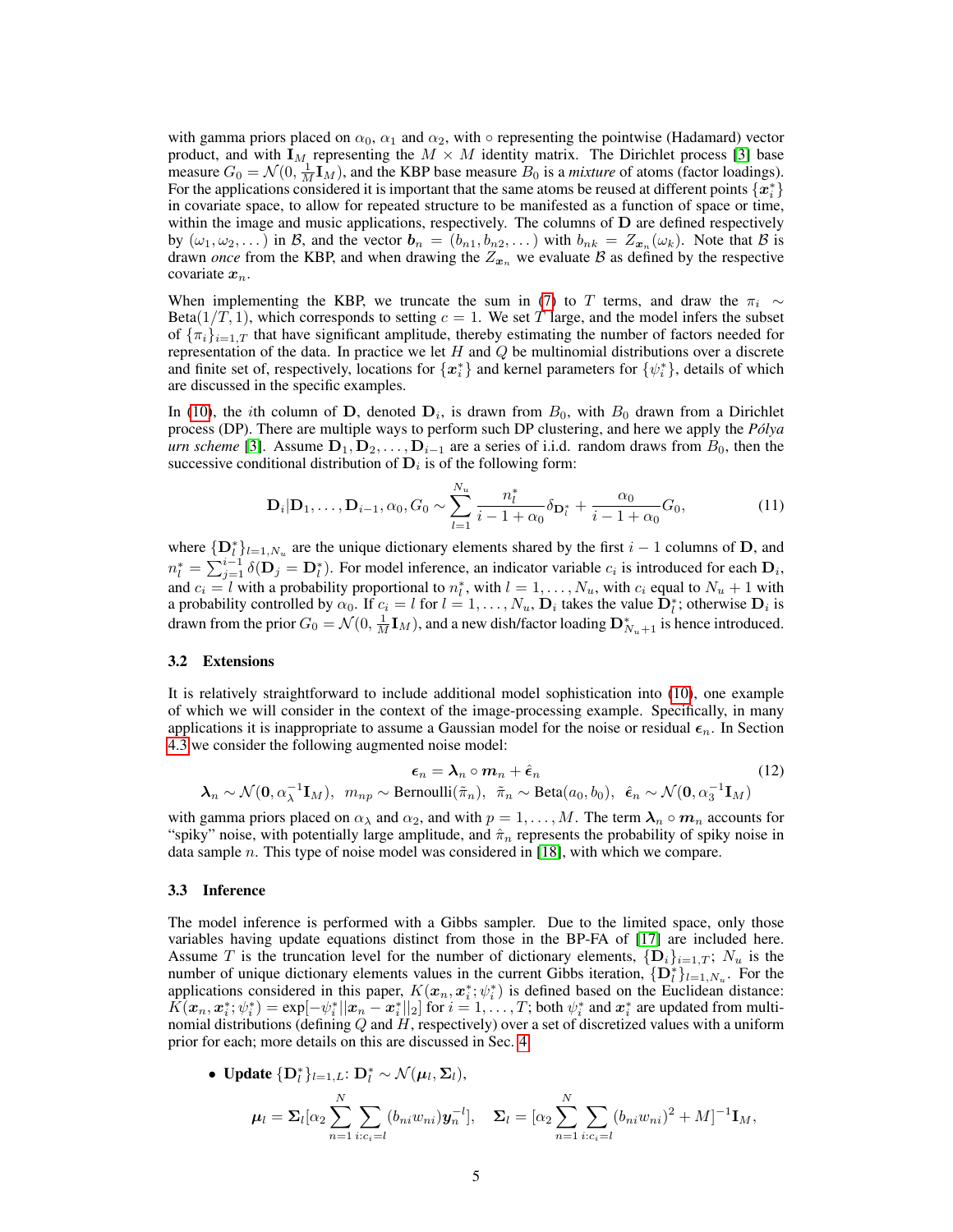where  $\boldsymbol{y}_n^{-l} = \boldsymbol{y}_n - \sum_{i:c_i\neq l} \mathbf{D}_i(b_{ni}w_{ni}).$ 

• Update  ${c_i}_{i=1,T}$ :  $p(c_i) \sim \text{Mult}(\mathbf{p}_i)$ ,

$$
p(c_i = l| -) \propto \begin{cases} \frac{n_i^{* - i}}{T - 1 + \alpha_0} \prod_{n = 1}^{N} \exp\{-\frac{\alpha_2}{2} ||\mathbf{y}_n^{-i} - \mathbf{D}_l^*(b_{ni} w_{ni})||_2^2\}, & \text{if } l \text{ is previously used,} \\ \frac{\alpha_0}{T - 1 + \alpha_0} \prod_{n = 1}^{N} \exp\{-\frac{\alpha_2}{2} ||\mathbf{y}_n^{-i} - \mathbf{D}_{l^{new}}^*(b_{ni} w_{ni})||_2^2\}, & \text{if } l = l^{new}, \end{cases}
$$

where  $n_l^{*-i} = \sum_{j:j\neq i} \delta(\mathbf{D}_j = \mathbf{D}_l^*)$ , and  $\mathbf{y}_n^{-i} = \mathbf{y}_n - \sum_{k:k\neq i} \mathbf{D}_k(b_{nk}w_{nk}); \mathbf{p}_i$  is realized by normalizing the above equation.

• Update  $\{Z_{x_n}\}_{n=1,N}$ : for  $Z_{x_n}$ , update each component  $p(b_{ni}) \sim \text{Bernoulli}(v_{ni})$  for  $i=1,\ldots,K,$ 

$$
\frac{p(b_{ni}=1)}{p(b_{ni}=0)}=\frac{\exp\{-\frac{\alpha_2}{2}\left[\mathbf{D}_i^T\mathbf{D}_iw_{ni}^2-2w_{ni}\mathbf{D}_i^T\mathbf{y}_n^{-i}\right]\}\pi_iK(\mathbf{x}_n,\mathbf{x}_i^*;\psi_i^*)}{1-\pi_iK(\mathbf{x}_n,\mathbf{x}_i^*;\psi_i^*)}
$$

.

 $v_{ni}$  is calculated by normalizing  $p(b_{ni})$  with the above constraint.

• Update  $\{\pi_i\}_{i=1}$ . T:

Introduce two sets of auxiliary variables  $\{z_{ni}^{(1)}\}_{i=1,T}$  and  $\{z_{ni}^{(2)}\}_{i=1,T}$  for each data  $\mathbf{y}_n$ . Assume  $z_{ni}^{(1)} \sim \text{Bernoulli}(\pi_i)$  and  $z_{ni}^{(2)} \sim \text{Bernoulli}(K(\mathbf{x}_n, \mathbf{x}_i^*, \psi_i^*))$ . For each specific n,

- If 
$$
b_{ni} = 1
$$
,  $z_{ni}^{(1)} = 1$  and  $z_{ni}^{(2)} = 1$ ;  
\n- If  $b_{ni} = 0$ , 
$$
\begin{cases}\np(z_{ni}^{(1)} = 0, z_{ni}^{(2)} = 0 | b_{ni} = 0) = \frac{(1 - \pi_i) \left(1 - K(\mathbf{x}_n, \mathbf{x}_i^*, \psi_i^*)\right)}{1 - \pi_i K(\mathbf{x}_n, \mathbf{x}_i^*, \psi_i^*)}\n\end{cases}
$$
\n- If  $b_{ni} = 0$ , 
$$
\begin{cases}\np(z_{ni}^{(1)} = 0, z_{ni}^{(2)} = 1 | b_{ni} = 0) = \frac{(1 - \pi_i) K(\mathbf{x}_n, \mathbf{x}_i^*, \psi_i^*)}{1 - \pi_i K(\mathbf{x}_n, \mathbf{x}_i^*, \psi_i^*)}\n\end{cases}
$$
\n
$$
p(z_{ni}^{(1)} = 1, z_{ni}^{(2)} = 0 | b_{ni} = 0) = \frac{\pi_i \left(1 - K(\mathbf{x}_n, \mathbf{x}_i^*, \psi_i^*)\right)}{1 - \pi_i K(\mathbf{x}_n, \mathbf{x}_i^*, \psi_i^*)}\n\end{cases}
$$

From the above equations, we derive the conditional distribution for  $\pi_i$ ,

$$
\pi_i \sim \text{Beta}\left(\frac{1}{T} + \sum_n z_{ni}^{(1)}, 1 + \sum_n (1 - z_{ni}^{(1)})\right).
$$

# <span id="page-5-0"></span>4 Results

## 4.1 Hyperparameter settings

For both  $\alpha_1$  and  $\alpha_2$  the corresponding prior was set to Gamma $(10^{-6}, 10^{-6})$ ; the concentration parameter  $\alpha_0$  was given a prior Gamma $(1, 0.1)$ . For both experiments below, the number of dictionary elements  $T$  was truncated to 256, the number of unique dictionary element values was initialized to 100, and  $\{\pi_i\}_{i=1,T}$  were initialized to 0.5. All  $\{\psi_i^*\}_{i=1,T}$  were initialized to  $10^{-5}$  and updated from a set  $\{10^{-5}, 10^{-4}, 10^{-3}, 10^{-2}, 10^{-1}, 1\}$  with a uniform prior Q. The remaining variables were initialized randomly. No parameter tuning or optimization has been performed.

## 4.2 Music analysis

We consider the same music piece as described in [\[12\]](#page-8-17): "A Day in the Life" from the Beatles' album Sgt. Pepper's Lonely Hearts Club Band. The acoustic signal was sampled at 22.05 KHz and divided into 50 ms contiguous frames; 40-dimensional Mel frequency cepstral coefficients (MFCCs) were extracted from each frame, shown in Figure [1\(](#page-6-1)a).

A typical goal of music analysis is to infer interrelationships within the music piece, as a function of time [\[12\]](#page-8-17). For the audio data, each MFCC vector  $y_n$  has an associated time index, the latter used as the covariate  $x_n$ . The finite set of temporal sample points (covariates) were employed to define a library for the  $\{x_i^*\}$ , and H is a uniform distribution over this set. After 2000 burn-in iterations, we collected samples every five iterations. Figure [1\(](#page-6-1)b) shows the frequency for the number of *unique* dictionary elements used by the data, based on the 1600 collected samples; and Figure [1\(](#page-6-1)c) shows the frequency for the number of total dictionary elements used.

With the model defined in [\(10\)](#page-0-0), the sparse vector  $b_n \circ w_n$  indicates the importance of each dictionary element from  ${\{\mathbf D_i\}}_{i=1,T}$  to data  $y_n$ . Each of these N vectors  ${\{\boldsymbol{b}_n \circ \mathbf{w}_n\}}_{n=1,N}$  was normalized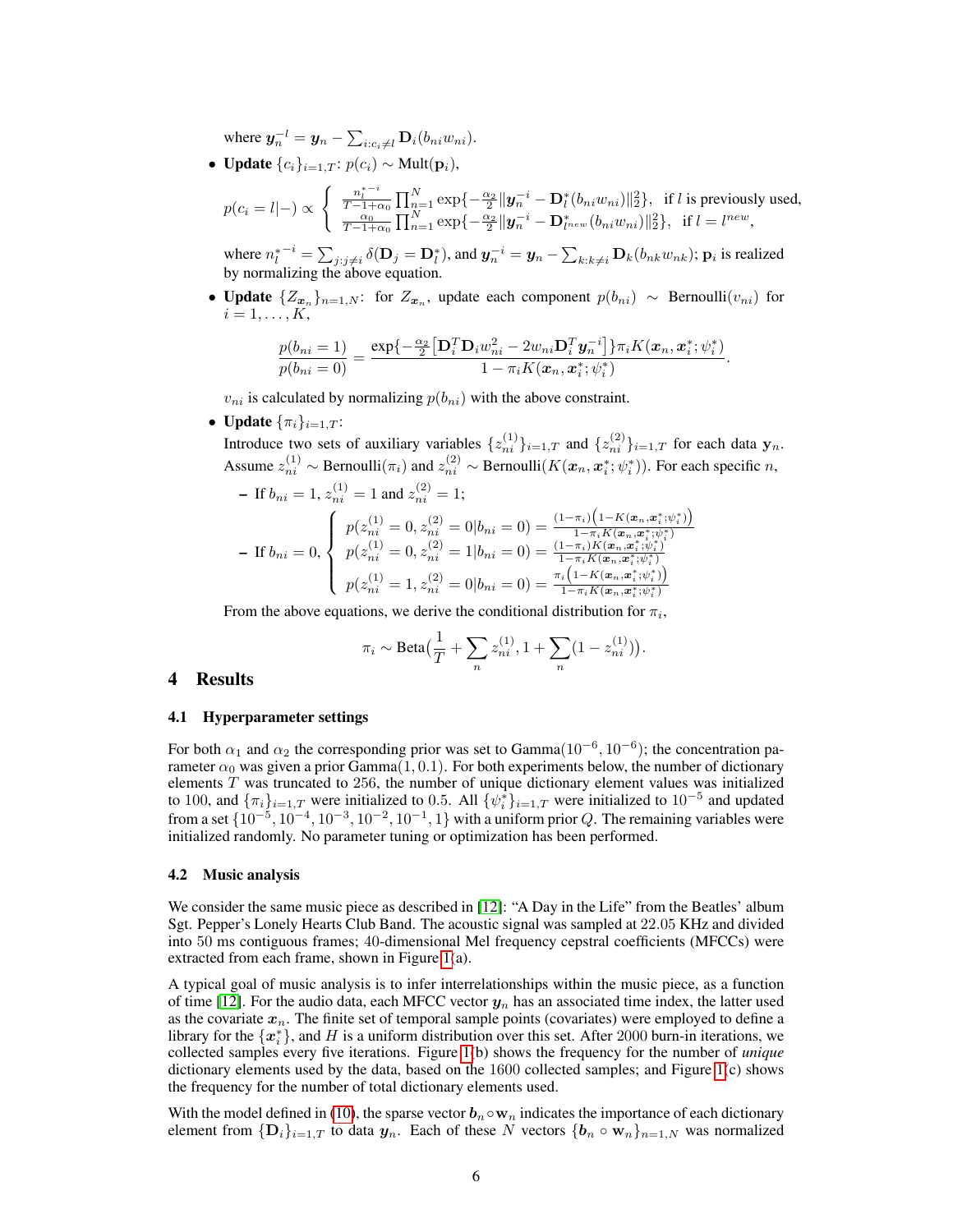

<span id="page-6-1"></span>Figure 1: (a) MFCCs features used in music analysis, where the horizontal axis corresponds to time, for "A Day in the Life". Based on the Gibbs collection samples: (b) frequency on number of *unique* dictionary elements, and (c) *total* number of dictionary elements.

within each Gibbs sample, and used to compute a correlation matrix associated with the  $N$  time points in the music. Finally, this matrix was averaged across the collection samples, to yield a correlation matrix relating one part of the music to all others. For a fair comparison between our methods and the model proposed in [\[12\]](#page-8-17) (which used an HMM, and computed correlations over *windows* of time), we divided the whole piece into multiple consecutive short-time windows. Each temporal window includes 75 consecutive feature vectors, and we compute the average correlation coefficients between the features within each pair of windows. There were 88 temporal windows in total (each temporal window is de noted as a sequence in Figure [2\)](#page-6-2), and the dimension of the correlation matrix is accordingly  $88 \times 88$ . The computed correlation matrix for the proposed KBP model is presented in Figure [2\(](#page-6-2)a).

We compared KBP performance with results based on BP-FA [\[17\]](#page-8-3) in which covariates are not employed, and with results from the dynamic clustering model in [\[12\]](#page-8-17), in which a dynamic HMM is employed (in [\[12\]](#page-8-17) a *dynamic* HDP, or dHDP, was used in concert with an HMM). The BP-FA results correspond to replacing the KBP with a BP. The correlation matrix computed from the BP-FA and the dHDP-HMM [\[12\]](#page-8-17) are shown in Figures [2\(](#page-6-2)b) and (c), respectively. The dHDP-HMM results yield a reasonably good segmentation of the music, but it is unable to infer subtle differences in the music over time (for example, all voices in the music are clustered together, even if they are different). Since the BP-FA does not capture as much localized information in the music (the probability of dictionary usage is the same for all temporal positions), it does not manifest as good a music segmentation as the dHDP-HMM. By contrast, the KBP-FA model yields a good music segmentation, while also capturing subtle differences in the music over time  $(e.g.,)$  in voices). Note that the use of the DP to allow repeated use of dictionary elements as a function of time (covariates) is important here, due to the repetition of structure in the piece. One may listen to the music and observe the segmentation at <http://www.youtube.com/watch?v=35YhHEbIlEI>.



<span id="page-6-2"></span>Figure 2: Inference of relationships in music as a function of time, as computed via a correlation of the dictionary-usage weights, for (a) and (b), and based upon state usage in an HMM, for (c). Results are shown for "A Day in the Life." The results in (c) are from [\[12\]](#page-8-17), as a courtesy from the authors of that paper. (a) KBP-FA, (b) BP-FA, (c) dHDP-HMM .

# <span id="page-6-0"></span>4.3 Image interpolation and denoising

We consider image interpolation and denoising as two additional potential applications. In both of these examples each image is divided into  $N \times 8 \times 8$  overlapping patches, and each patch is stacked into a vector of length  $M = 64$ , constituting observation  $y_n \in \mathbb{R}^M$ . The covariate  $x_n$  represents the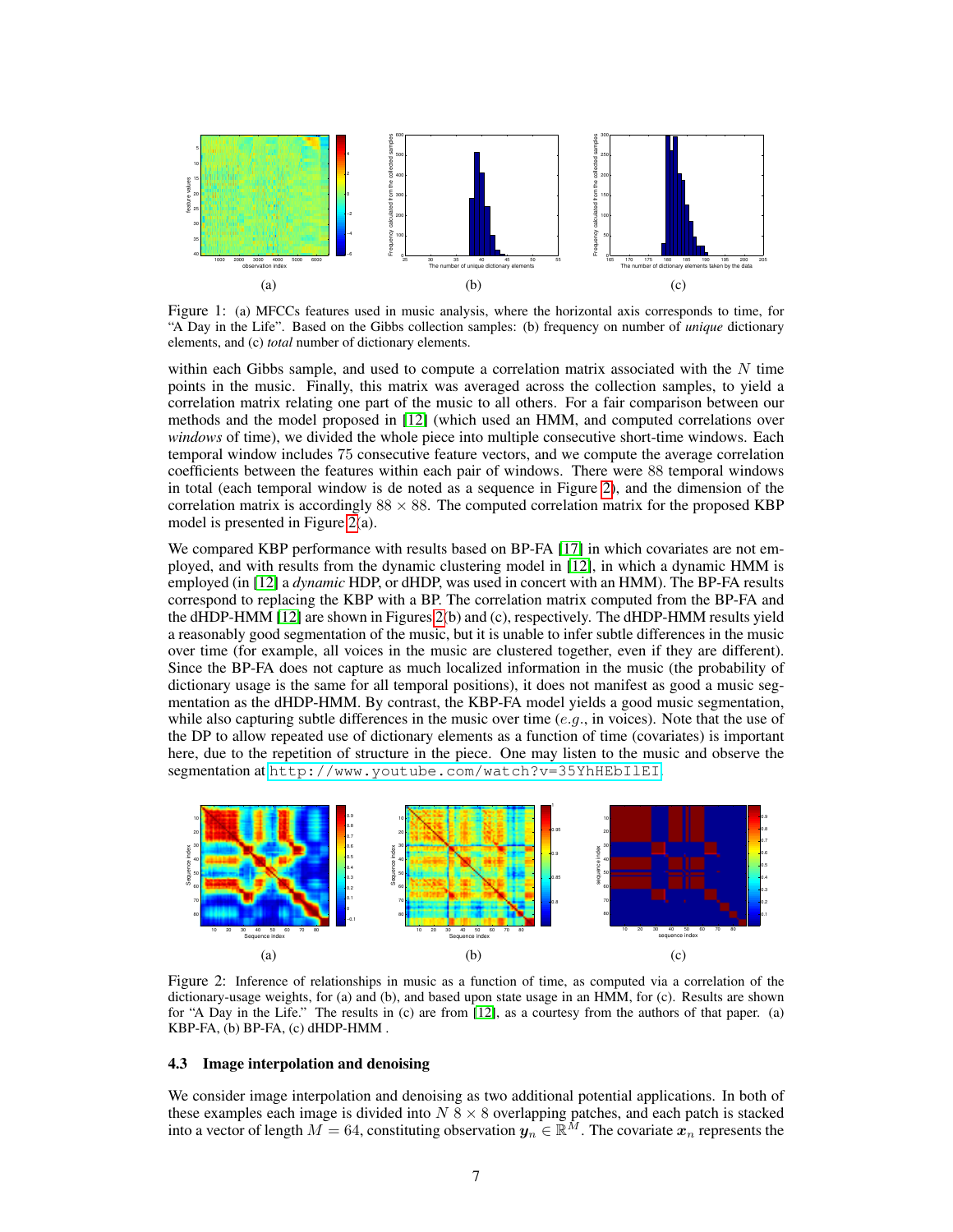patch coordinates in the 2-D space. The probability measure H corresponds to a uniform distribution over the centers of all  $8 \times 8$  patches. The images were recovered based on the average of the collection samples, and each pixel was averaged across all overlapping patches in which it resided. For the image-processing examples, 5000 Gibbs samples were run, with the first 2000 discarded as burn-in.

For image interpolation, we only observe a fraction of the image pixels, sampled uniformly at random. The model infers the underlying dictionary  **in the presence of this missing data, as well as** the weights on the dictionary elements required for representing the observed components of  $\{y_n\}$ ; using the inferred dictionary and associated weights, one may readily impute the missing pixel values. In Table [1](#page-7-0) we present average PSNR values on the recovered pixel values, as a function of the fraction of pixels that are observed (20% in Table [1](#page-7-0) means that 80% of the pixels are missing uniformly at random). Comparisons are made between a model based on BP and one based on the proposed KBP; the latter generally performs better, particularly when a large fraction of the pixels are missing. The proposed algorithm yields results that are comparable to those in [\[18\]](#page-8-12), which also employed covariates within the BP construc tion. However, the proposed KBP construction has the significant computational advantages of only requiring kernels centered at the locations of the dictionary-dependent covariates  $\{x_i^*\}$ , while the model in [\[18\]](#page-8-12) has a kernel for each of the image patches, and therefore it scales unfavorably for large images.

<span id="page-7-0"></span>Table 1: Comparison of BP and KBP for interpolating images with pixels missing uniformly at random, using standard image-processing images. The top and bottom rows of each cell show results of BP and KBP, respectively. Results are shown when 20%, 30% and 50% of the pixels are observed, selected uniformly at random.

| RATIO | C.MAN | HOUSE | <b>PEPPERS</b> | -ENA  | <b>BARBARA</b> | <b>BOATS</b> | <b>F.PRINT</b> | MAN   | COUPLE | <b>HILL</b> |
|-------|-------|-------|----------------|-------|----------------|--------------|----------------|-------|--------|-------------|
| 20%   | 23.75 | 29.75 | 25.56          | 30.97 | 26.84          | 27.84        | 26.49          | 28.29 | 27.76  | 29.38       |
|       | 24.02 | 30.89 | 26.29          | 31.38 | 28.93          | 28.11        | 26.89          | 28.37 | 28.03  | 29.67       |
| 30%   | 25.59 | 33.09 | 28.64          | 33.30 | 30.13          | 30.20        | 29.23          | 29.89 | 29.97  | 31.19       |
|       | 25.75 | 34.02 | 29.29          | 33.33 | 31.46          | 30.24        | 29.37          | 30.12 | 30.33  | 31.25       |
| 50%   | 28.66 | 38.26 | 32.53          | 36.79 | 35.95          | 33.05        | 33.50          | 33.19 | 33.61  | 34.19       |
|       | 28.78 | 38.35 | 32.69          | 35.89 | 36.03          | 33.18        | 32.18          | 32.35 | 32.35  | 32.60       |

In the image-denoising example in Figure [3](#page-7-1) the images were corrupted with both white Gaussian noise (WGN) and sparse spiky noise, as considered in [\[18\]](#page-8-12). The sparse spiky noise exists in particular pixels, selected uniformly at random, with amplitude distributed uniformly between −255 and 255. For the pepper image, 15% of the pixels were corrupted by spiky noise, and the standard deviation of the WGN was 15; for the house image, 10% of the pixels were corrupted by spiky noise and the standard deviation of WGN was 10. We compared with different methods on both two images: the augmented KBP-FA model (KBP-FA+) in Sec. [3.2,](#page-4-0) the BP-FA model augmented with a term for spiky noise (BP-FA+) and the original BP-FA model. The model proposed with KBP showed the best denoising result for both visual and quantitative evaluations. Again, these results are comparable to those in [\[18\]](#page-8-12), with the significant computational advant age discussed above. Note that here the imposition of covariates and the KBP yields marked improvements in this application, relative to BP-FA alone.



<span id="page-7-1"></span>Figure 3: Denoising Result: the first column shows the noisy images (PSNR is 15.56 dB for Peppers and 17.54 dB for House); the second and third column shows the results inferred from the BP-FA model (PSNR is 16.31 dB for Peppers and 17.95 dB for House), with the dictionary elements shown in column two and the reconstruction in column three; the fourth and fifth columns show results from BP-FA+ (PSNR is 23.06 dB for Peppers and 26.71 dB for House); the sixth and seventh column shows the results of the KBP-FA+ (PSNR is 27.37 dB for Peppers and 34.89 dB for House). In each case the dictionaries are ordered based on their frequency of usage, starting from top-left.